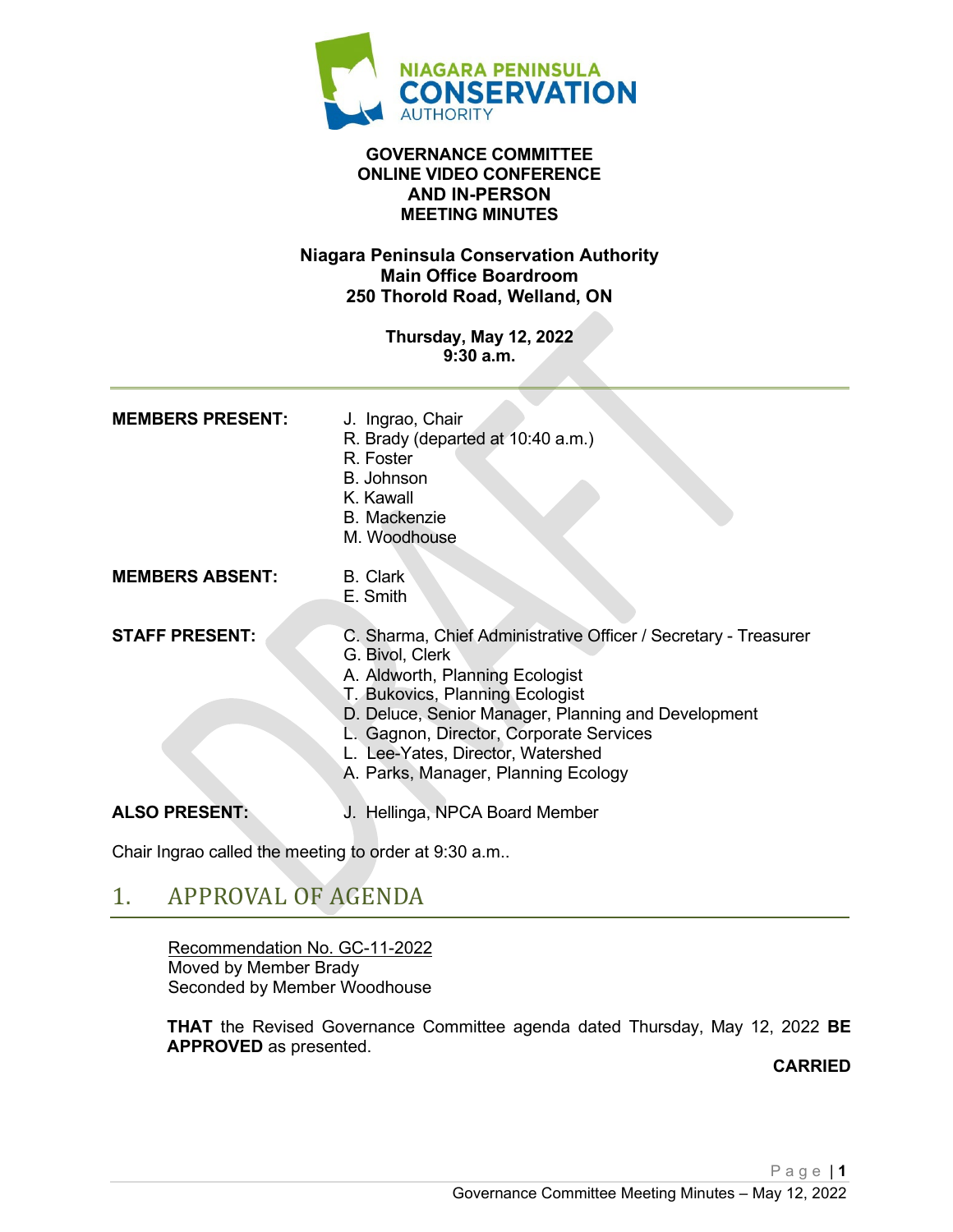# 2. DECLARATIONS OF CONFLICT OF INTEREST

None declared.

### 3. APPROVAL OF THE MINUTES

a) Minutes of the NPCA Governance Committee meeting dated March 31, 2022

Recommendation No. GC-12-2022 Moved by Member Mackenzie Seconded by Member Woodhouse

**THAT** the minutes of the meeting of the NPCA Governance Committee dated March 31, 2022 **BE ADOPTED**.

**CARRIED**

### 4. CORRESPONDENCE

None.

### 5. PRESENTATIONS

None.

6. DELEGATIONS

None.

7. CONSENT ITEMS

None.

### 8. DISCUSSION ITEMS

PowerPoint Presentation RE: Policies for the Administration of Ontario Regulation 155/06 and the Planning Act, (May 1, 2020 Consolidation) Phase 2 Policy Review Interim s. 28 EIS Guideline and Wetlands Governance Committee Procedure Document - Leilani Lee-Yates, Director, Watershed, Adam Aldworth, Planning Ecologist, Theresa Bukovics, Planning Ecologist, Amy Parks, Manager, Planning Ecology and David Deluce, Senior Manager, Planning and Development presented via PowerPoint and provided an overview on policy documents contained in Reports No. GC-06-22 and Report No. GC-07-22. Members posed questions and issued comment on the documents contained within the reports.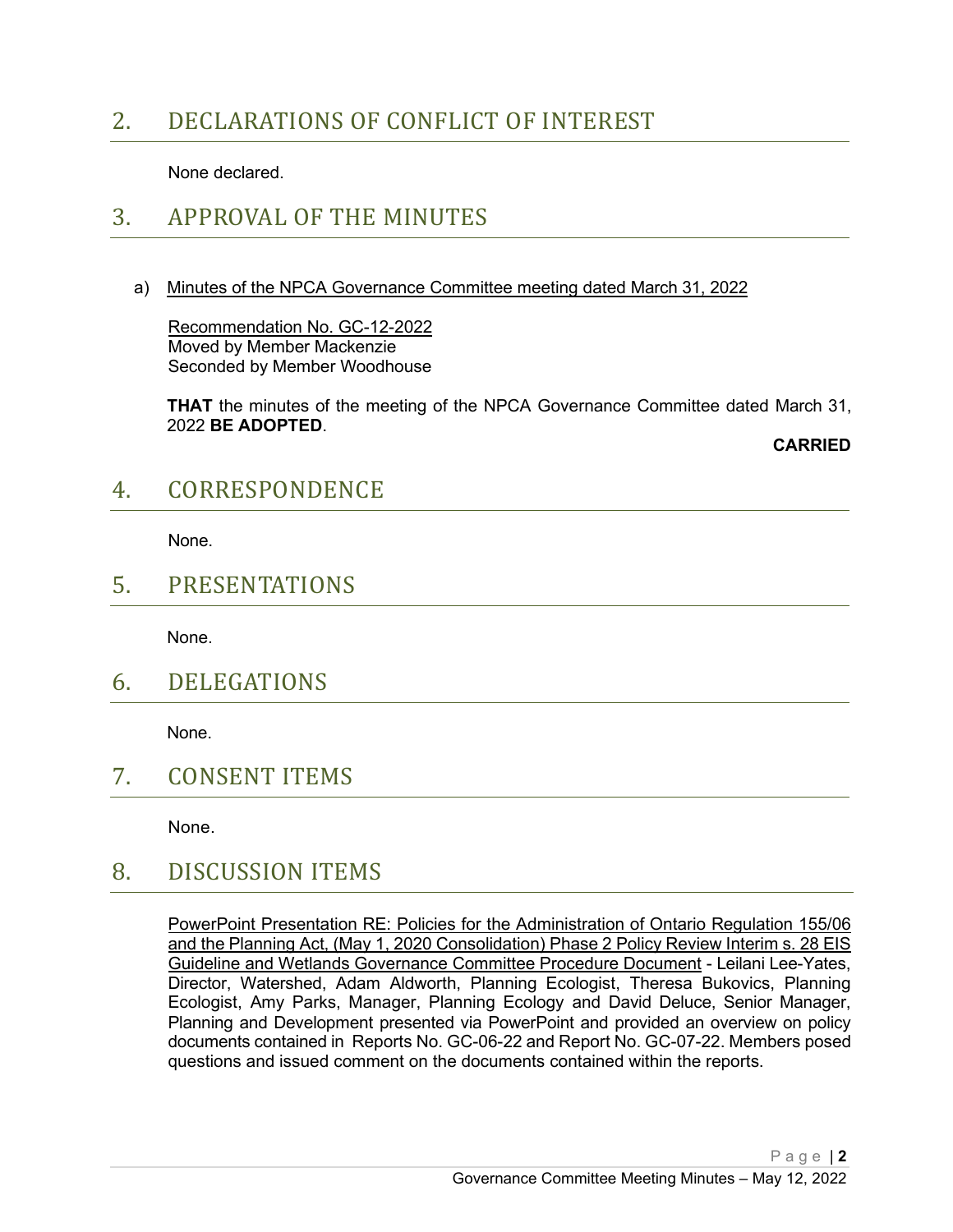Recommendation No. GC-13-2022 Moved by Member Johnson Seconded by Member Woodhouse

**THAT** the PowerPoint Presentation RE: Policies for the Administration of Ontario Regulation 155/06 and the Planning Act, (May 1, 2020 Consolidation) Phase 2 Policy Review Interim s. 28 EIS Guideline and Wetlands Governance Committee Procedure Document **BE RECEIVED**.

#### **CARRIED**

#### a) Report No. GC-06-22 RE: NPCA Draft Interim Section 28 Environmental Impact Study Guideline

Recommendation No. GC-14-2022 Moved by Member Kawall Seconded by Member Mackenzie

**THAT** Report No. GC-06-22 RE: NPCA Draft Interim Section 28 Environmental Impact Study Guideline with attached Appendix 1, "Niagara Peninsula Conservation Authority (NPCA) Draft Interim Environmental Impact Study Guideline for the Implementation of s. 28 of the Conservation Authorities Act and O. Reg. 155/06", prepared by NPCA staff and dated May 9, 2022, **BE RECEIVED** for Governance Committee input and review prior to Board of Directors approval.

#### **CARRIED**

#### b) Report No. GC-07-22 RE: NPCA Draft Interim Wetlands Procedure Document

Recommendation No. GC-15-2022 Moved by Member Woodhouse Seconded by Member Kawall

**THAT** Report No. GC-07-22 RE: NPCA Draft Interim Wetlands Procedure Document with attached Appendix 1, "Niagara Peninsula Conservation Authority (NPCA) Draft Interim Wetlands Procedure Document for the Implementation of s. 28 of the Conservation Authorities Act and O. Reg. 155/06", prepared by NPCA staff and dated May 9, 2022, **BE RECEIVED** for Governance Committee review and input prior to Board approval.

#### **CARRIED**

c) Regulatory and Policy Proposals (Phase 2) under the Conservation Authorities Act, ERO #019-4610 – Ms. Chandra Sharma offered a verbal update to the Committee. Board Chair Foster commented on the forthcoming provincial appointment to the Board and indicated he would provide the Board with an update on discussion in respect of future Board composition.

Recommendation No. GC-16-2022 Moved by Member Woodhouse Seconded by Member Mackenzie

**THAT** the verbal update by C.A.O. Chandra Sharma RE: Regulatory and Policy Proposals (Phase 2) under the Conservation Authorities Act, ERO #019-4610 **BE RECEIVED**.

**CARRIED**